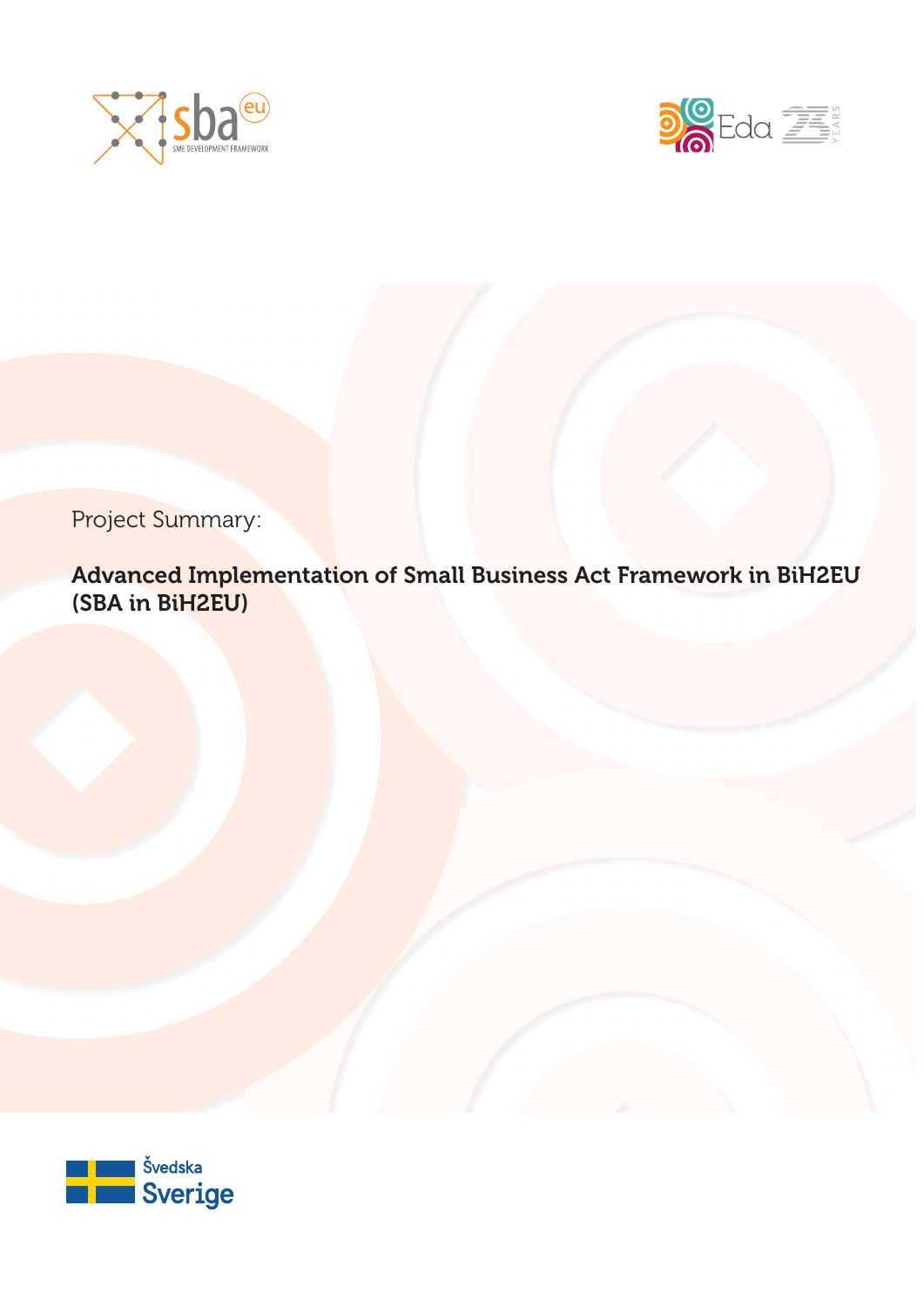

## Context – continuity in efforts to economic integration with the EU

Project Advanced Implementation of Small Business Act Framework in BiH2EU (SBA in BiH2EU) is a continuation of the project European Small Business Act as a framework of SME strategies and policies in BiH (SBA in BiH) funded by Sweden and implemented by Eda - Enterprise Development Agency in the period August 1, 2017 - December 31, 2021.<sup>1</sup> In this sense, it is a matter of continuity of efforts to accelerate economic integration with the EU in the field of SME strategic and policy framework, with the emphasis on implementation, monitoring and evaluation of SME strategies and policies.

### Overall objective

Support institutions in BiH to accelerate economic integration with the EU in the field of SME strategic and policy framework, with a higher impact on the performance of SMEs in the country.

# Specific objective

A fully functional and sustainable system of SME development management in BiH based on Small Business Act (SBA) framework and Building Back Better (BBB) approach ensuring continuous improvements of policies in all stages of the policy cycle (planning and design, implementation, monitoring and evaluation, reporting and revising).

## Estimated results

- 1. Introduced new instruments with appropriate capacities built to improve operationalisation and implementation of strategies and policies for SME competitiveness/innovation and entrepreneurship development.
- 2. Introduced new instruments with appropriate capacities built to improve monitoring, learning and reporting processes and effects related to SME development strategies, policies and SBA implementation, including capacity building/preparation for evaluation.
- 3. Introduced new instruments and structures to improve revision/ updating/planning/design of SME and entrepreneurship-related strategies, plans and policies with its integration into overall strategic and operational planning around the country.
- 4. Improved harmonisation of policies and coordination of strategies for SME and Entrepreneurship development.
- 5. Improved coordination of SME-related ministries with the EUD and other donors and increased support to SME and entrepreneurship development from both sides.



<sup>1</sup> More information about the project SBA in BiH is available here: https://edabl.org/ wp-content/uploads/2021/11/SBA-in-BiH..pdf

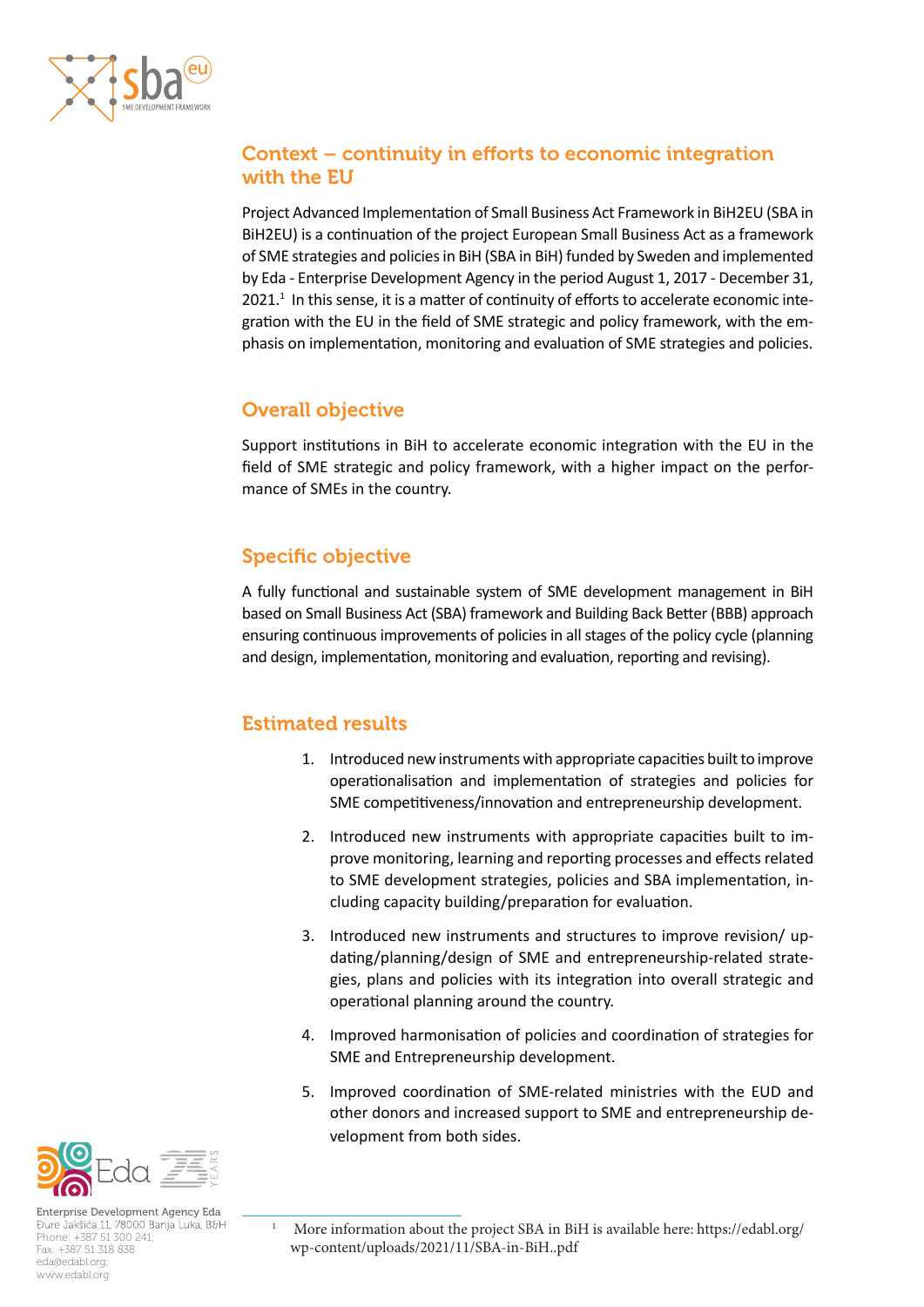

#### Main activities

- 1. Operationalisation of SME-related strategies and policies into mid-term (3 years), annual plans and budgets of the institutions responsible for implementation by including BBB approach whenever possible.
- 2. Transforming strategic priorities and measures into transparent calls for proposals with proper managing of collection, selection, contracting and monitoring phases.
- 3. Supporting implementation of identified priority projects/activities in new areas (e.g. green economy).
- 4. Developing, testing and implementing harmonised instruments and systems for monitoring and reporting of strategies, policies and SME Policy Index based on constant learning, including design of evaluation.
- 5. Updating/Revising strategies and mid-term plans with introduction of BBB approach and new planning instruments (e.g. Scenario forecasting).
- 6. Selecting and harmonising policies focused on inclusiveness and building a more resilient and sustainable economy (planning, implementation, monitoring and preparation for evaluation).
- 7. Facilitating public-private dialogue and both horizontal and vertical coordination mechanisms.
- 8. Facilitating coordination with donors and harmonisation of SME-related strategies and policies with donors' programmes and funds.
- 9. Project management activities.

## Target groups

- Key ministries/departments responsible for development, implementation, M&E of SME-related strategies and policies.
- Other related ministries, educational institutions, institutes, development agencies and CSOs focused on SME and entrepreneurship development.
- Formal Public-Private Dialogue promoting structures related to SME and entrepreneurship (SME development councils, economic councils…) and business associations.
- Export-oriented and innovative SMEs, women and youth entrepreneurs.



Enterprise Development Agency Eda<br>Dure Jakšića 11, 78000 Banja Luka, B&H Phone: +387 51 300 241; Fax: +387 51 318 838 eda@edabl.org; www.edabl.org